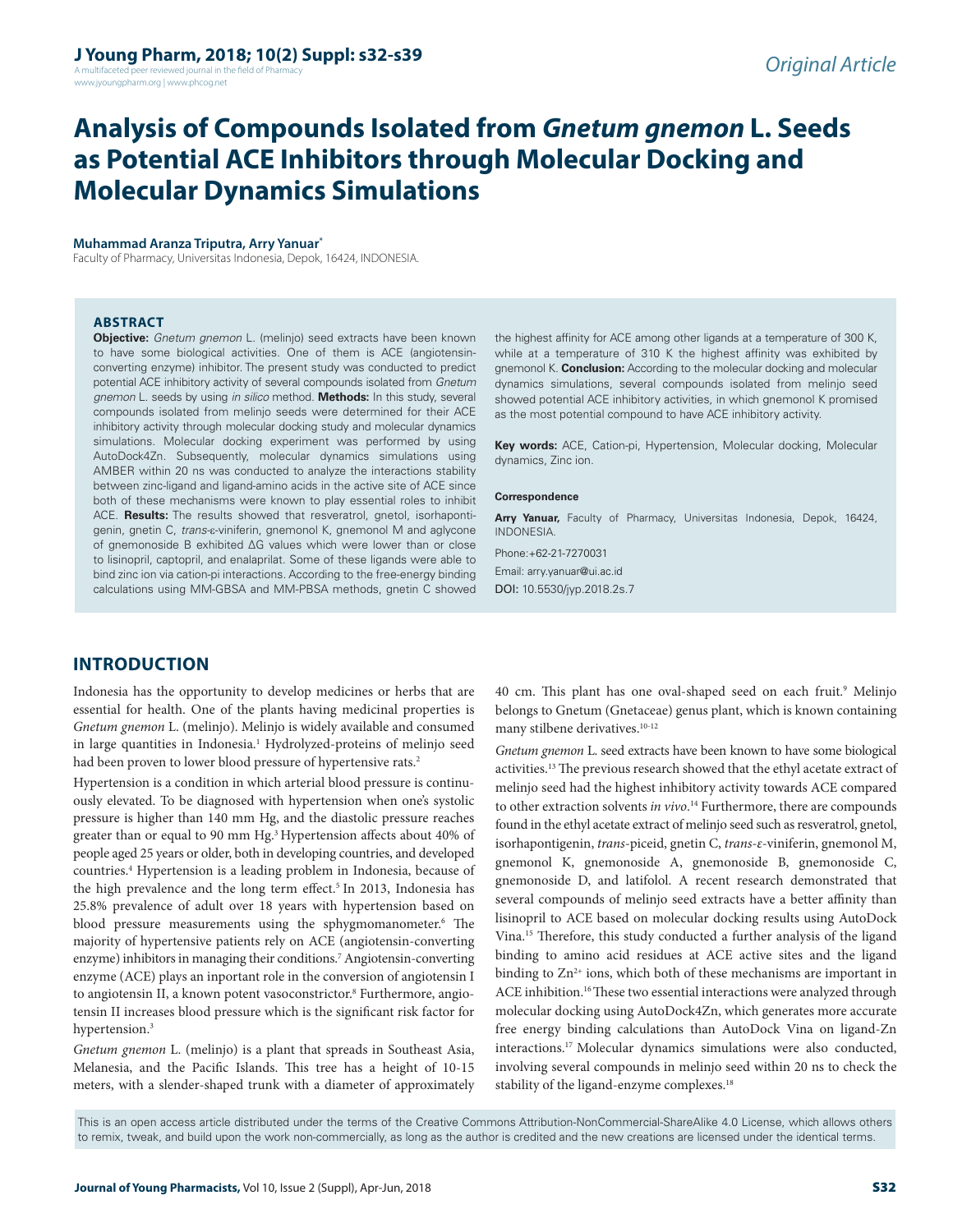#### **MATERIALS AND METHODS**

# **Materials**

# **Hardware**

A single computer with the Linux operating system Ubuntu 12.04 LTS was used to conduct molecular docking and molecular dynamics simulations. Following specifications are used: Intel® Xeon E5620 (Intel®) Core ™, American) processor (CPU) processors, Nvidia® GeForce GTX 780 (Nvidia, American) graphics processing unit (GPU) and 32 gigabytes (GB) Random Access Memory (RAM) DDR3.

### Software

AutoDock4Zn forcefield was used to carry out the molecular docking, while AMBER PMEMD and VMD were used to conduct molecular dynamics simulations. LigandScout 4.09.2 and PoseView were also used to visualize the ligand-ACE binding from molecular docking and molecular dynamics simulations results.

#### Three-dimensional structure of ACE

The three-dimensional structure of ACE was obtained from the Research Collaboratory for Structural Bioinformatics Protein Data Bank (RCSB PDB) with identity (ID) 1O86. This protein is a testicular form of ACE (tACE) that contains C domain in the complex with lisinopril. Moreover, the macromolecule was optimized by removing the water molecules and undesired molecules, adding polar hydrogens and Gasteiger charges, and generating the Zn using zinc\_pseudo.py.

#### Three-dimensional structure of ligands

The three-dimensional structure of ligands used in this study were: resveratrol, gnetol, isorhapontigenin, *trans*-piceid, gnetin C, *trans-ε*-viniferin, gnemonol K, gnemonol M, gnemonoside A, gnemonoside B, gnemonoside C, gnemonoside D, latifolol and aglycone of gnemonoside B. Lisinopril, captopril, and enalaprilat were also used as reference standards of free energy binding value and ligand-ACE interactions. All these ligands were obtained from http://www.pubchem.com. Charges were added to each ligand using AM1-BCC of Antechamber. Furthermore, all ligands were minimized using Sander to establish the relaxed structures. At last, all ligands were converted into pdbqt formats using python before performing the molecular docking.

#### Methods

Molecular docking was conducted using the AutoDock4Zn force field to generate the grid parameter files (\*.gpf) of ligand-ACE complexes. The grid center was set up with the grid center coordinate of x=40.553, y=32.798, and z=47.286. The grid box size used was configured into 40x40x40 Å with 0,375 Å spacing. The molecular docking was performed for 100 times (ga\_run = 100). Then, a scoring of free energy binding (ΔG) values of each ligand was performed based on the best energy and best cluster criteria. Furthermore, the visualization of ligand-ACE interactions was performed using LigandScout 4.09.2 and PoseView. The interactions of ligand-ACE complexes were analyzed based on pharmacophores which were compared with lisinopril, captopril, and enalaprilat.

Meanwhile, the ligand-ACE interactions based on visualization using LigandScout (Figure 1) 4.09.2 and PoseView (Figure 2) indicated that each compound isolated from melinjo seeds was able to bind the active site of ACE via hydrogen bonds or hydrophobic interactions. Subsequently, based on Table 2, several contents were able to bind  $\text{Zn}^{2+}$  ion via cation-pi interactions.

Molecular dynamics simulations were carried out at temperatures of 300 K and 310 K within 20 ns for each ligand-ACE complex. The simulation showed that resveratrol, gnetol, isorhapontigenin, *trans*-piceid,

gnetin C, *trans-ε-*viniferin, gnemonol K, gnemonol M, gnemonoside C, and aglycone of gnemonoside B exhibited the free energy binding (∆G) lower and close to lisinopril, captopril, and enalaprilat. Gnemonoside D and *trans*-piceid were not selected since these ligands were the glucoside of gnetin C and resveratrol respectively that might be hydrolyzed by the hydrolase enzyme. The temperature of 300 K was chosen since it has been the default temperature of molecular dynamics simulations, while the temperature of 310 K was selected in an attempt to follow the heat of a healthy human body. Afterward, each ligand-ACE complex was analyzed on RMSD, RMSF, the hydrogen bond occupancy, free energy binding (∆G) calculations using MM-GBSA and MM-PBSA methods and cation-pi interactions between ligand and  $\text{Zn}^{2+}$  ion.

## **RESULTS**

The results of molecular docking method by using AutoDock4Zn (Table 1) showed that resveratrol, gnetol, isorhapontigenin, *trans*-piceid, gnetin C, *trans-ε-*viniferin, gnemonol K, gnemonol M, gnemonoside C, and aglycone of gnemonoside B exhibited free energy binding (∆G) values which were lower than or close to the ∆G values of lisinopril, captopril, and enalaprilat. Meanwhile, the ligand-ACE interactions based on visualization using LigandScout **(**Figure 1) 4.09.2 and PoseView (Figure 2) indicated that each compound isolated from melinjo seeds was able to bind the active site of ACE via hydrogen bonds or hydrophobic interactions. Subsequently, based on Table 2, several compounds were able to bind  $Zn^{2+}$  ion via cation-pi interactions.

Molecular dynamics simulations at a temperature of 300 K (Figure 3) showed that all ligand-ACE complexes except resveratrol-ACE and *trans-ε-*viniferin-ACE complexes exhibited the similar pattern of RMSD fluctuation compared to lisinopril-ACE, captopril-ACE, and enalaprilat-ACE. Consequently, these ligands were able to maintain the conformational stability of ligand-ACE complexes to the same extent as lisinopril-ACE, captopril-ACE, and enalaprilat-ACE.

| Table 1: The results of free energy binding $( \Delta G)$ calculations by using |  |
|---------------------------------------------------------------------------------|--|
| AutoDock4Zn.                                                                    |  |

| No.            | <b>Ligand</b>                | Free energy binding/∆G (kcal/mol) |
|----------------|------------------------------|-----------------------------------|
| $\mathbf{1}$   | Resveratrol                  | $-7.05$                           |
| $\overline{2}$ | Gnetol                       | $-7.04$                           |
| 3              | Isorhapontigenin             | $-7.19$                           |
| $\overline{4}$ | trans-Piceid                 | $-8.11$                           |
| 5              | Gnetin C                     | $-8.51$                           |
| 6              | trans-ε-Viniferin            | $-8.13$                           |
| 7              | Gnemonol K                   | $-11.07$                          |
| 8              | Gnemonol M                   | $-8.26$                           |
| 9              | Gnemonoside A                | $-6.1$                            |
| 10             | Gnemonoside B                | $-1.55$                           |
| 11             | Gnemonoside C                | $-6.14$                           |
| 12             | Gnemonoside D                | $-7.29$                           |
| 13             | Latifolol                    | $-6.19$                           |
| 14             | Aglycone of gnemonoside<br>B | $-10.68$                          |
| 15             | Lisinopril                   | $-10.05$                          |
| 16             | Captopril                    | $-7.1$                            |
| 17             | Enalaprilat                  | $-9.98$                           |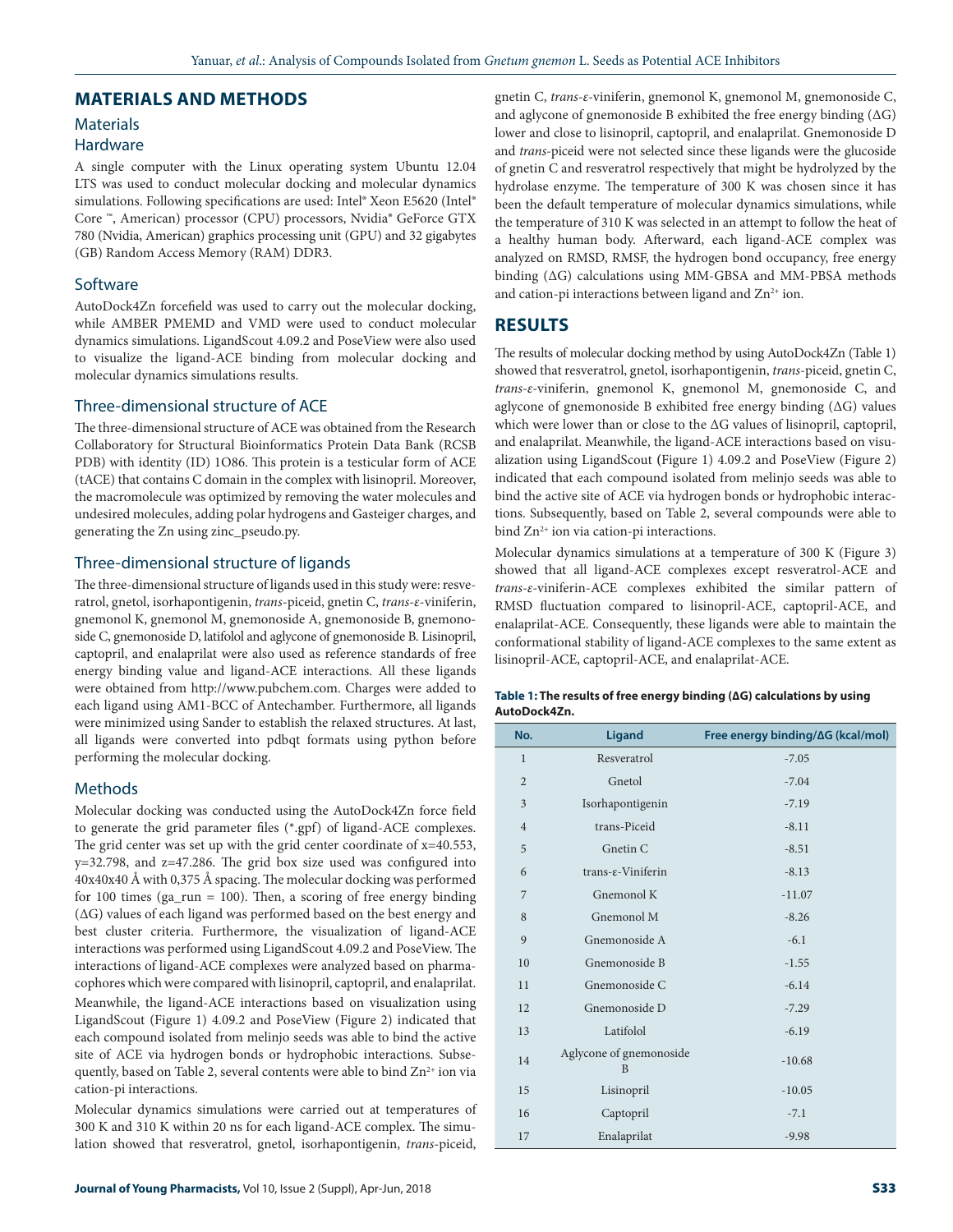

**Figure 1:** The visualization interactions of ligand-ACE complexes by using LigandScout 4.09.2.

The RMSF values of molecular dynamics simulations on both temperature of 300 K and 310 K (Figure 4) indicated that the temperature difference did not affect the RMSF value of each ligand-ACE complex.

As shown in Table 3, almost all ligands were able to form hydrogen bonds with amino acids in the active site of ACE whose occupancy values were higher than 25% within 20 ns of molecular dynamics simulations at temperatures of 300 K and 310 K. Only resveratrol which did not exhibit the hydrogen bond occupancy greater or equal to 25% at a temperature of 300 K which demonstrated that the stability and the strength of resveratrol-ACE complex were poor.

Based on the MM-GBSA method at a temperature of 300 K shown in Table 4, the lowest ΔG value was exhibited by lisinopril indicating that there was no compound isolated from melinjo seeds which were able to match the affinity of lisinopril towards ACE. However, there were still ligands that had ΔG values smaller than captopril and enalaprilat, such as gnetin C, *trans-ε*-viniferin, gnemonol K, and aglycone of gnemonoside B. Meanwhile, at a temperature of 310 K, the smallest ΔG was showed by the gnemonol K(-27.15 kcal/mol).

Based on the calculation of ΔG by MM-PBSA method at 300 K shown in Table 4, it can be concluded that lisinopril was the ligand with the smallest ΔG value. Moreover, in the calculation of ΔG with the MM-PBSA method at a temperature of 310 K, gnemonol K and the aglycone of gnemonoside B exhibited lower ΔG value than lisinopril, captopril, and enalaprilat.



**Figure 2:** The visualization of ligand-ACE complexes interactions by using PoseView.

Based on Figure 5, all ligands except resveratrol were able to form relatively stable distance to the  $Zn^{2+}$  ion. Resveratrol exhibited a very fluctuating distance to the  $Zn^{2+}$  ion during molecular dynamics simulations within 20 ns at a temperature of 300 K. Meanwhile, at a temperature of 310 K, all ligands were able to form relatively stable distance to the  $Zn^{2+}$  ion, including resveratrol.

#### **DISCUSSION**

Molecular docking method using AutoDock4Zn demonstrated that resveratrol, gnetol, isorhapontigenin, *trans*-piceid, gnetin C, *trans-ε*viniferin, gnemonol K, gnemonol M, gnemonoside C, and aglycone of gnemonoside B exhibited ∆G values which were lower than or close to positive controls (Table 1). The lower of free energy binding (∆G) values, the better affinity of ligand towards its receptor. Ligands can inhibit ACE catalytic mechanism via ligand- $Zn^{2+}$  ion or ligand-amino acids interactions in the active site of ACE. Interestingly, resveratrol, gnetol, isorhapontigenin, *trans*-piceid, gnetin C, *trans-ε-*viniferin, gnemonoside C were able to bind the Zn<sup>2+</sup> ion (Table 2). Therefore, based on the ∆G and visualization interactions result, it suggested that resveratrol, gnetol, isorhapontigenin, *trans*-piceid, gnetin C, *trans-ε-*viniferin, gnemonol K, gnemonol M, gnemonoside C, and aglycone of gnemonoside B potentially have ACE inhibitory activity.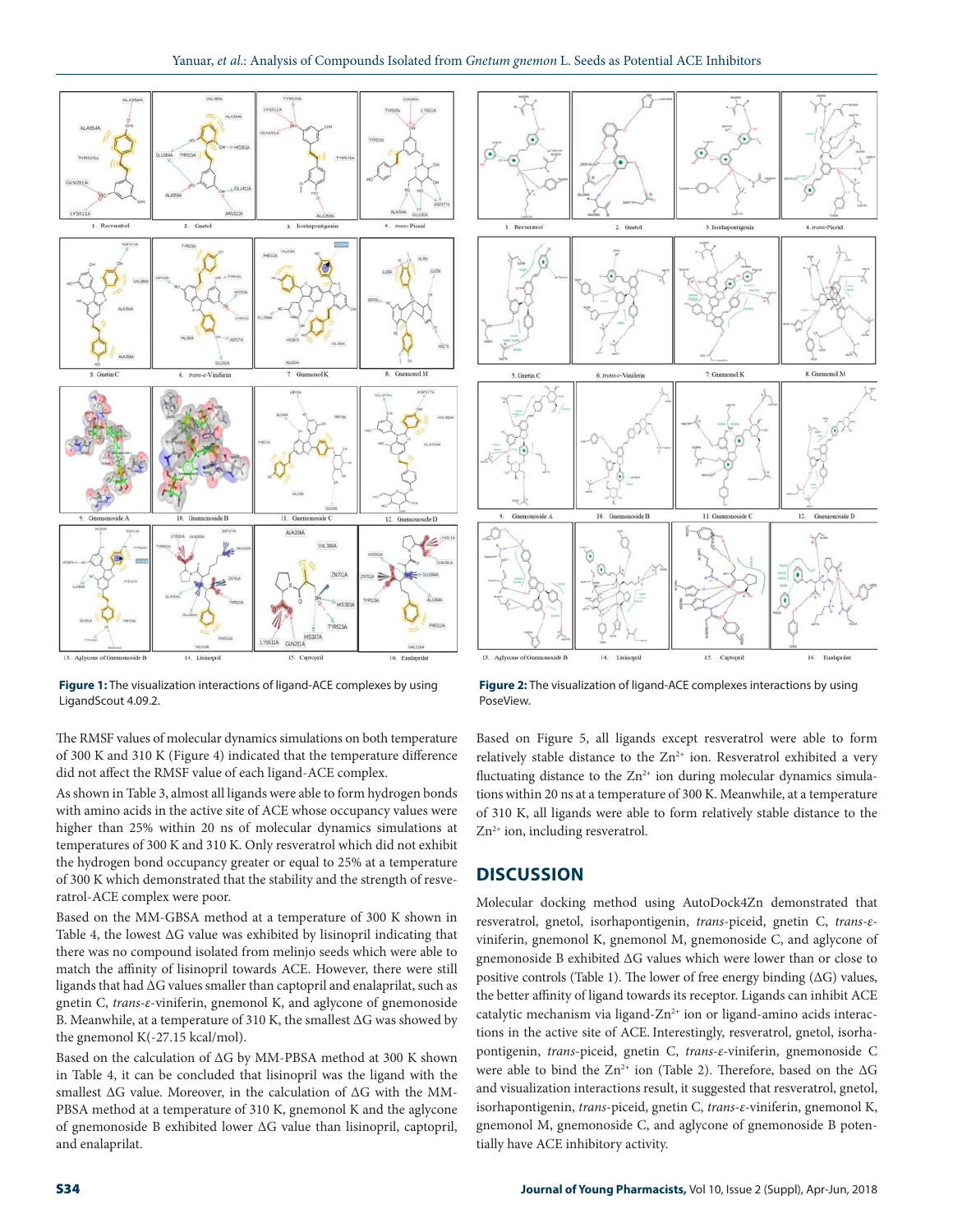



**Figure 3:** RMSD of ligand-ACE complexes based on molecular dynamics simulations within 20 ns at a temperature of 300 K (top) and 310 K (bottom).

Analysis of RMSD values of ligand-ACE complexes from molecular dynamics simulations was performed to observe changes in protein conformation within a time range of molecular dynamics simulations.<sup>19</sup> Based on Figure 3, there were several ACE-ligand complexes which showed considerable differences in RMSD values between the molecular dynamics simulations at temperatures of 300 K and 310 K, such as the resveratrol-ACE, *trans-ε-*viniferin-ACE, aglycone of gnemonoside B-ACE, and enalaprilat-ACE. Some of them exhibited the lower RMSD at a temperature of 300 K, whereas some others showed the lower RMSD at a temperature of 310 K. Therefore, it can be indicated that the temperature affected to the RMSD of the ACE-ligand complexes.

Analysis of RMSF values aims to observe the flexibility of proteins occurring in each amino acid residue during molecular dynamics simulations.20 We focused on the amino acid residues at the active site of ACE, including Gln281, His353, Ala354, Glu384, Glu411, Asp415, Asp453, Lys454, Lys511, His513, Tyr520, and Tyr523.

Based on the graphs in Figure 4, it demonstrated that at temperatures of 300 K and 310 K all ligands that bonded with amino acid residues at the active sites of ACE did not exhibit a high RMSF value, so ligands were able to form stable conformation at the active site of ACE. The temperature differences did not affect the RMSF value between ligands and the active site of ACE.

The hydrogen bond occupancy calculations were performed to assess the strength and stability of hydrogen bonds within 20 ns of molecular dynamics simulations. Based on the hydrogen bond strength, the occupancy percentage is divided into three ranges: very weak hydrogen bond (25-50%), likely hydrogen bond (50-75%), and strong hydrogen bond  $(75-100\%)$ .<sup>21</sup> A hydrogen bond is considered to be stable when it has an occupancy higher than 50%.<sup>22</sup> The hydrogen bond occupancy rate was calculated by using VMD with 3.0 Å of the bond cut off distance, and 60° of the bond cut off angle.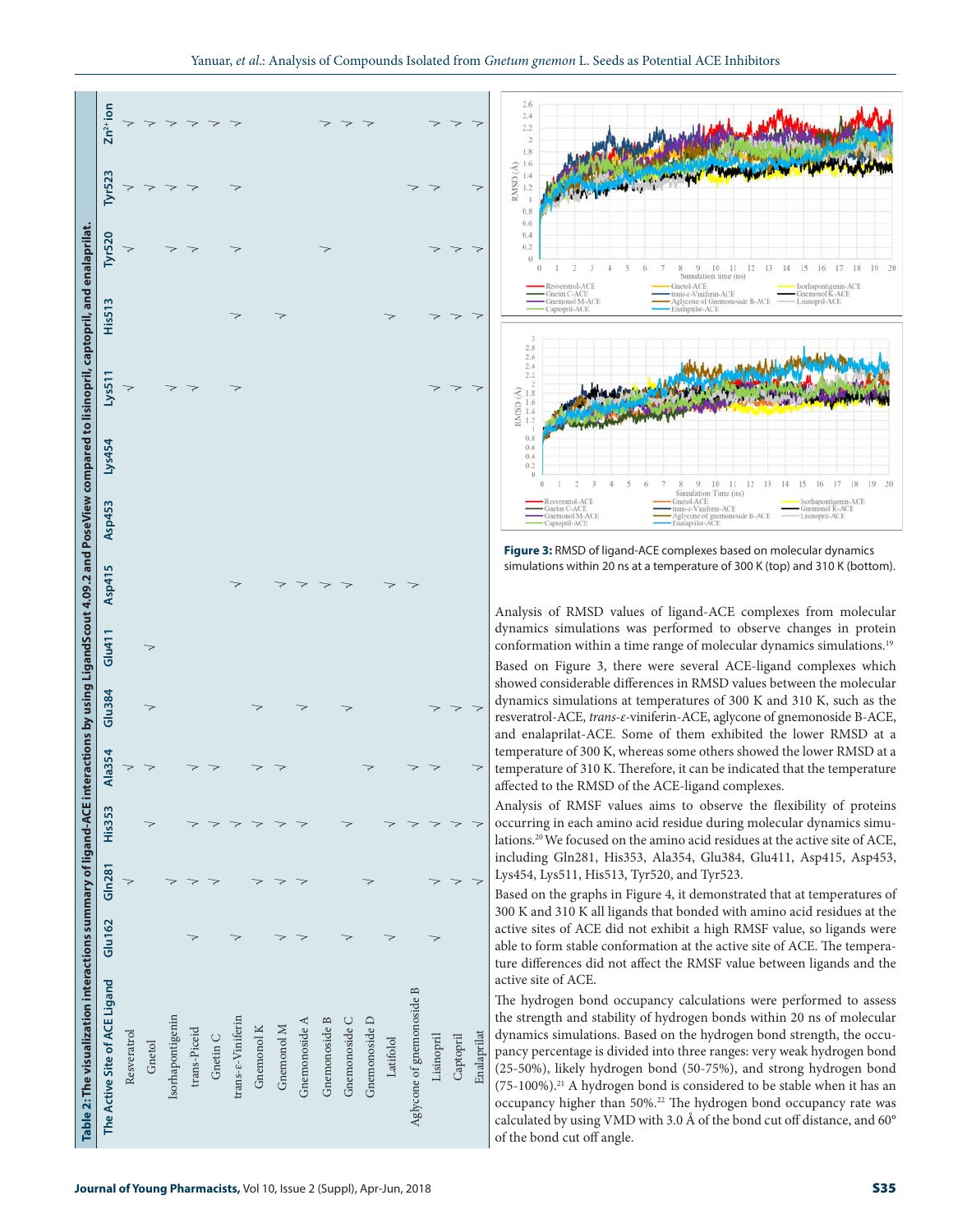# **Ligand Hydrogen Bond Donor 300 K Hydrogen Bond Acceptor 300 K Occupancy (%) 300 K Hydrogen Bond Donor 310 K Hydrogen Bond Acceptor 310 K Occupancy (%) 310 K** Resveratrol - - - LIG580-Side-O1 ALA315-Main-O 29.40 Gnetol LIG-Side-O3 GLU411-Side-OE2 80.60 LIG-Side-O2 ALA354-Main-O 97.30 LIG-Side-O3 GLU411-Side-OE2 93.30 LIG-Side-O1 GLU62-Side-OE2 72.10 TYR523-Side-OH LIG-Side-O3 43.65 LIG-Main-O GLU376-Side-OE2 43.35 LYS511-Side-NZ LIG-Main-O 29.95 Isorhapontigenin LYS511-Side-NZ LIG-Side-O3 33.40 HIS513-Side-NE2 LIG-Side-O2 32.95 LIG-Side-O3 GLU384-Side-OE2 29.50 Gnetin C LIG-Side-O3 ASP377-Side-OD2 89.50 LIG-Side-O3 ASP377-Side-OD1 59.90 ALA354-Main-N LIG-Main-O 26.90 LIG-Side-O2 HIS513-Side-ND1 51.80 ALA354-Main-N LIG-Main-O 48.55 LIG-Side-O3 ASP377-Side-OD2 40.70 LIG-Side-O1 GLU162-Side-OE2 34.15 TYR146-Side-OH LIG-Side-O1 25.40 trans- -Viniferin LIG-Main-O ALA354-Main-O 93.80 LIG-Side-O5 ASP377-Side-OD1 78.45 LIG-Side-O4 GLU162-Side-OE2 55.25 LIG-Side-O1 ASP453-Side-OD2 39.30 LIG-Side-O1 ASP453-Side-OD2 54.10 LIG-Side-O1 ASP453-Side-OD1 31.50 LIG-Side-O4 GLU162-Side-OE1 47.40 LIG-Side-O4 GLU162-Side-OE2 26.20 LIG-Side-O1 ASP453-Side-OD1 33.15 THR166-Side-OG1 LIG-Side-O5 30.30 LYS511-Side-NZ LIG-Side-O3 25.50 LIG-Side-O4 GLU384-Side-OE1 49.05 LIG-Side-O6 GLU411-Side-OE2 74.90 ALA356-Main-N LIG-Side-O4 48.20 LIG-Side-O4 GLU384-Side-OE1 28.20 GLN281-Side-NE2 LIG-Side-O7 32.45 LYS511-Side-NZ LIG-Side-O7 28.15 LIG-Side-O8 GLU162-Side-OE1 27.60 Gnemonol M LIG-Side-O4 ASP453-Side-OD2 81.10 LIG-Side-O4 ASP453-Side-OD2 86.50 LIG-Side-O3 ASP415-Side-OD1 62.55 LIG-Side-O5 ASP453-Main-O 67.25 LIG-Side-O5 ASP453-Main-O 47.85 LIG-Side-O1 ALA354-Main-O 59.20 LIG-Side-O5 THR282-Side-OG1 34.55 LIG-Side-O3 ASP415-Side-OD1 48.00 LIG-Side-O2 ASP415-Side-OD2 29.60 Gnemonol K LIG-Side-O1 ASP415-Side-OD1 95.95 LIG-Side-O7 CYS352-Main-O 79.00

#### **Table 3: The comparison of hydrogen bond occupancy of ligand-ACE complexes between the molecular dynamics simulations at temperatures of 300 K and 310 K.**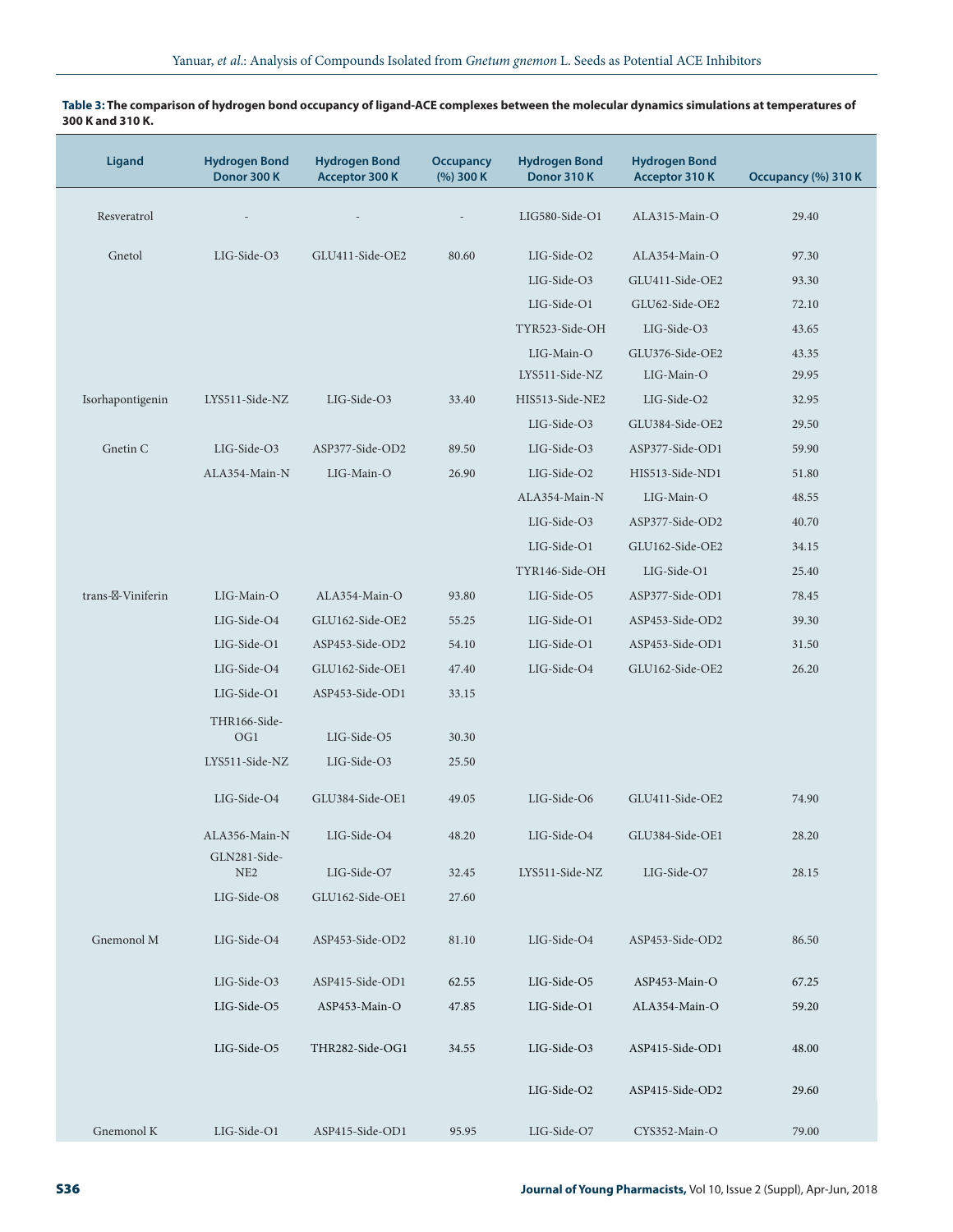| Aglycone of   |                  |                  |        |                 |                  |        |
|---------------|------------------|------------------|--------|-----------------|------------------|--------|
| gnemonoside B | $LIG-Side-O4$    | GLU384-Side-OE1  | 86.35  | LIG-Side-O5     | $AI.A354-Main-O$ | 98.00  |
|               | LIG-Side-O3      | GLN369-Side-OE1  | 80.95  | LIG-Side-O4     | GLU411-Side-OE2  | 87.05  |
|               |                  |                  |        | $LIG-Side-O2$   | GLU162-Side-OE1  | 33.85  |
|               |                  |                  |        | $LIG-Side-O2$   | GLU162-Side-OE2  | 31.55  |
|               |                  |                  |        | $LIG-Side-O3$   | VAL380-Main-O    | 25.90  |
| Lisinopril    | TYR523-Side-OH   | LIG-Side-O1      | 56.40  | $LIG-Side-O3$   | GLU411-Side-OE2  | 98.65  |
|               | LIG-Side-O3      | $AI.A354-Main-O$ | 50.35  | TYR520-Side-OH  | LIG-Side-O4      | 64.60  |
|               | HIS513-Side-NE2  | LIG-Side-O1      | 32.55  | HIS513-Side-NE2 | LIG-Side-O1      | 47.60  |
|               | $LYS511-Side-NZ$ | LIG-Side-O4      | 28.75  | HIS353-Side-NE2 | LIG-Side-O1      | 27.05  |
| Captopril     | TYR520-Side-OH   | LIG-Side-O2      | 61.65  | TYR520-Side-OH  | LIG-Side-O2      | 34.70  |
|               |                  |                  |        | LYS511-Side-NZ  | LIG-Side-O2      | 32.45  |
| Enalaprilat   | LIG-Side-O2      | GLU411-Side-OE2  | 132.25 | $LIG-Side-O2$   | GLU411-Side-OE2  | 168.95 |
|               | TYR523-Side-OH   | $LIG-Side-O2$    | 27.50  | HIS353-Side-NE2 | LIG-Side-N1      | 40.00  |



**Figure 4:** RMSF of ligand-ACE complexes based on molecular dynamics simulations within 20 ns at a temperature of 300 K (top) and 310 K down (bottom).

Based on Table 3, it can be considered that the hydrogen bond occupancy was likely to change by the 10 K temperature differences. Most ligands exhibited higher occupancy value towards amino acids residues in the active site of ACE at a temperature of 310 K rather than 300 K. It can be concluded that the ACE inhibitory activities of these ligands were better at an average human body temperature. Otherwise, only gnemonol K-ACE and captopril-ACE complexes which had better occupancy at a temperature of 300 K**.** The hydrogen bond occupancy between enalaprilat and Glu411 at temperatures of 300 K and 310 K were higher than 100%,

which indicated that there were two hydrogen bonds occurred between them at the same time.

MM-GBSA and MM-PBSA methods were capable of calculating the free energy binding (∆G) of a ligand towards a macromolecule, either in a solvated state or a vacuum. Based on Table 4, both MM-GBSA and MM-PBSA methods exhibited different free energy binding (∆G). Also, the 10 K temperature differences led the significant changes in free energy binding (∆G) of some ligands both in the MM-GBSA and MM-PBSA methods. Both methods were able to generate more accurate free energy binding ( $\Delta G$ ) values than docking and scoring methods.<sup>23</sup>

Fluctuations in interaction distance of aromatic ring in ligands with  $Zn^{2+}$ ion were observed to assess the stability of the cation-pi interactions that occurred during the simulation of 20 ns molecular dynamics, both at 300 K and 310 K. Then, visualization process was carried out at the closest distance between aromatic ring of ligands with  $Zn^{2+}$  by using Ligand-Scout 4.09.2 to identify the presence of cation-pi interactions. A cation-pi interaction can occur within a distance of 6.0  $\AA$ .<sup>24</sup>

Based on the graph in Figure 5, resveratrol showed a very fluctuating distance to  $Zn^{2+}$  ion after passing a three ns simulation time which indicated that the cation-phi bond between aromatic ring in resveratrol to  $Zn^{2+}$  ion only lasted for a short time. Meanwhile, aromatic rings in other ligands were stable at a distance range of 4-7 Å. Based on the visualization process results by using LigandScout 4.09.2 at the closest distance of aromatic ring of each ligand to  $Zn^{2+}$  ion, resveratrol, gnetol, isorhapontigenin, gnetin C, gnemonol K, and aglycone of gnemonoside B were able to form cation-pi interactions with the  $Zn^{2+}$  ion at a temperature of 300 K. However, the aromatic ring of resveratrol showed a closer distance with  $Zn^{2+}$  at a temperature of 310 K compared to 300 K. Meanwhile, the other ligands did not show significant differences in fluctuation of the aromatic ring distance to  $Zn^{2+}$  ion compared to the 300 K molecular dynamics simulations. Visualization process by using LigandScout 4.09.2 at the aromatic rings of each ligand to  $Zn^{2+}$  at the closest distance between them, indicated that resveratrol, isorhapontigenin, gnetin C, gnemonol K, gnemonol M, and aglycone gnemonoside B were able to form cation-phi interactions at 310 K.

It is necessary to conduct the molecular docking and molecular dynamics analysis of other substances contained in melinjo seed extracts that have not been carried out in this study. Subsequently, it is needed to lengthen the simulation times of molecular dynamics to see further about ligand-ACE conformational changes. Preclinical and clinical tests are also required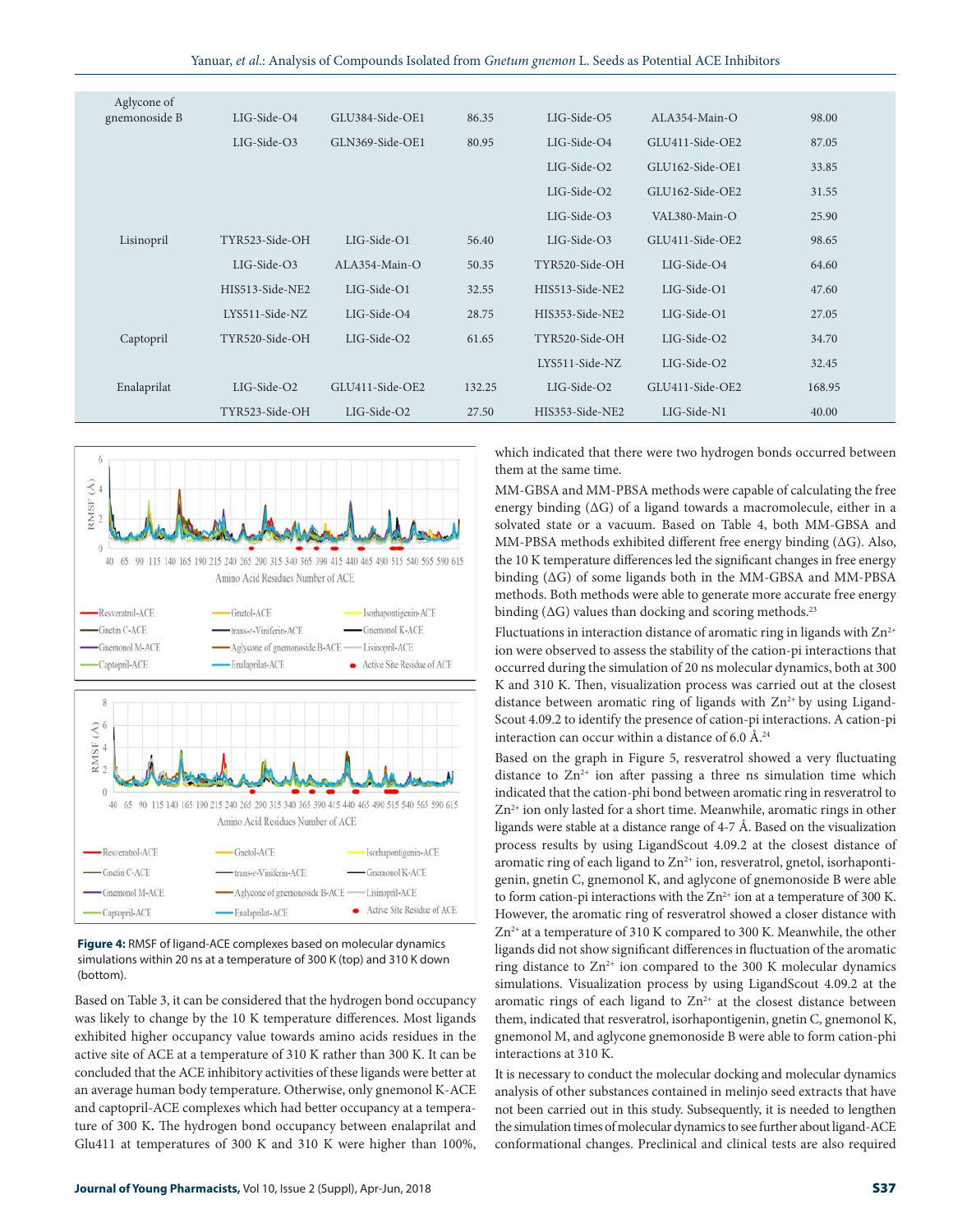

**Figure 5:** The distances between the aromatic ring of ligands with Zn<sup>2+</sup> ion within 20 ns of molecular dynamics simulations at a temperature of 300 K (top) and 310 K (down).

|                            | $\Delta G$ (kcal/mol) |          |                |          |                 |  |
|----------------------------|-----------------------|----------|----------------|----------|-----------------|--|
| <b>Ligand</b>              | <b>MM-GBSA</b>        |          | <b>MM-PRSA</b> |          | <b>AutoDock</b> |  |
|                            | 300 K                 | 310K     | 300K           | 310K     | 4Zn             |  |
| Resveratrol                | $-6.49$               | $-8.64$  | $-3.34$        | $-5.15$  | $-7.05$         |  |
| Gnetol                     | $-17.08$              | $-14.27$ | $-11.62$       | $-13.49$ | $-7.04$         |  |
| Isorhapontigenin           | $-15.14$              | $-13.29$ | $-4.00$        | $-6.04$  | $-7.19$         |  |
| Gnetin C                   | $-30.43$              | $-26.87$ | $-20.83$       | $-14.06$ | $-8.51$         |  |
| $trans-\epsilon-Viniferin$ | $-23.08$              | $-12.12$ | $-14.59$       | $-7.14$  | $-8.13$         |  |
| Gnemonol K                 | $-25.60$              | $-27.15$ | $-13.64$       | $-18.02$ | $-11.07$        |  |
| Gnemonol M                 | $-18.94$              | $-23.27$ | $-6.26$        | 0.00     | $-8.26$         |  |
| Aglycone of                |                       |          |                |          |                 |  |
| gnemonoside B              | $-28.11$              | $-22.83$ | $-18.53$       | $-16.90$ | $-10.68$        |  |
| Lisinopril                 | $-34.62$              | $-18.25$ | $-25.22$       | $-11.39$ | $-10.15$        |  |
| Captopril                  | $-14.46$              | $-19.40$ | $-9.86$        | $-14.89$ | $-7.1$          |  |
| Enalaprilat                | $-22.63$              | $-17.12$ | $-12.23$       | $-16.36$ | $-9.98$         |  |

**Table 4: Free energy binding (∆G) values of ligands to ACE based on calculations by using MM-GBSA, MM-PBSA, and AutoDock4Zn forcefield.**

to perform for proving the ACE inhibitory activity of each substance. Furthermore, toxicity testing of each compound in melinjo seed extract is needed to evaluate the safety of each material when itis consumed.

# **CONCLUSION**

Based on the *in silico* study through molecular docking and molecular dynamics simulations of several compounds isolated from *Gnetum* 



**Figure 6:** The 3D visualization of cation-pi interactions of ligand-ACE complexes at temperatures of 300 K (top) and 310 K (bottom) using LigandScout 4.09.

*gnemon* L., it may be concluded that resveratrol, gnetol, isorhapontigenin, gnetin C, *trans-ε*-viniferin, gnemonol K, gnemonol M, and aglycone of gnemonoside B potentially have ACE inhibitory activity due to their free energy binding (∆G), RMSD, RMSF, and the hydrogen bond occupancy compared to lisinopril, captopril, and enalaprilat. It was convinced by the visualization process by using LigandScout 4.09.2 and PoseView on each ligand-ACE complex which showed the binding pattern similarities between the compounds and positive controls, including lisinopril, captopril, and enalaprilat.

## **ACKNOWLEDGEMENT**

The authors thank to Publikasi Internasional Terindeks Untuk Tugas Akhir Mahasiswa (PITTA) 2017 provided by the Directorate of Research and Community Engagement, Universitas Indonesia for the financial support to this study.

## **CONFLICT OF INTEREST**

The authors declare no conflict of interest.

#### **ABBREVIATIONS**

**ACE:** Angiotensin Converting Enzyme; **MM-GBSA:** Molecular Mechanics Generelized Born Surface Area; **MM-PBSA:** Molecular Mechanics Poisson-Boltzmann Surface Area; **PMEMD:** Patial Mesh Ewal Molecular Dynamics; **VMD:** Visual Molecular Dynamics; **RMSD:** Root Mean Square Deviation; RMSF: Root Mean Square Fluctuation.